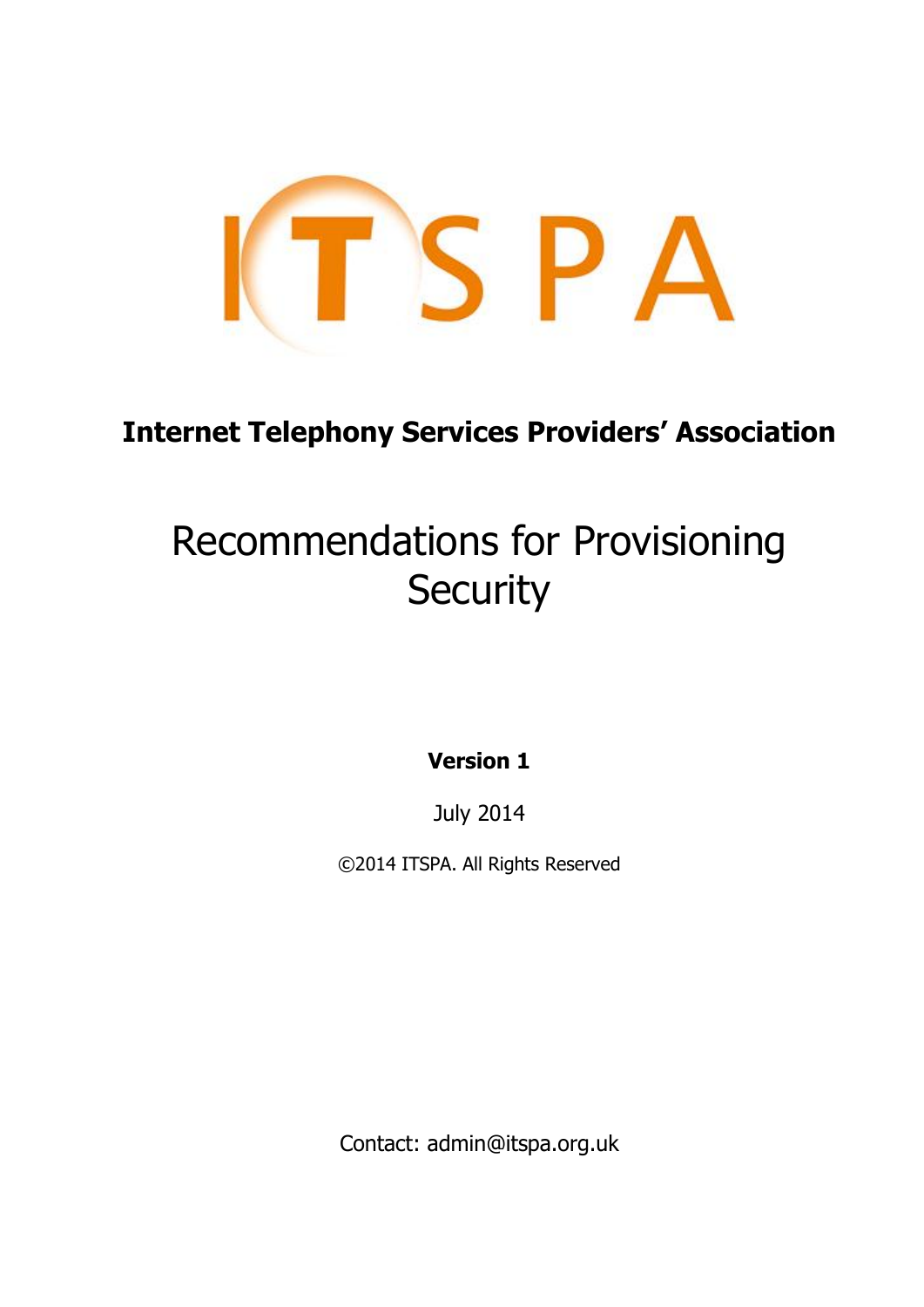

# **Contents**

# <span id="page-1-0"></span>**About ITSPA**

Founded in 2004, ITSPA is a membership-led organisation that represents predominantly network operators, service providers and other businesses involved with the supply of VoIP and unified communication services to business and residential consumers within the United Kingdom.

ITSPA helps act as the voice for the sector to key stakeholders; ensures that standards created by or imposed on industry are fair; leads on developments of best practice; campaigns on key issues that members face, promotes competition and self-regulation and serves as the leading networking forum for the UK VoIP industry with events throughout the year (including the annual industry awards – [www.itspaawards.org.uk\)](http://www.itspaawards.org.uk/)

Members also receive complimentary subscription to the dispute resolution scheme CISAS; summaries of Ofcom (and other) consultation papers; regulatory briefing documents; Government monitoring and intelligence reports; updates from legal professionals; anti-fraud information; and the opportunity to collaborate with peers to promote career development.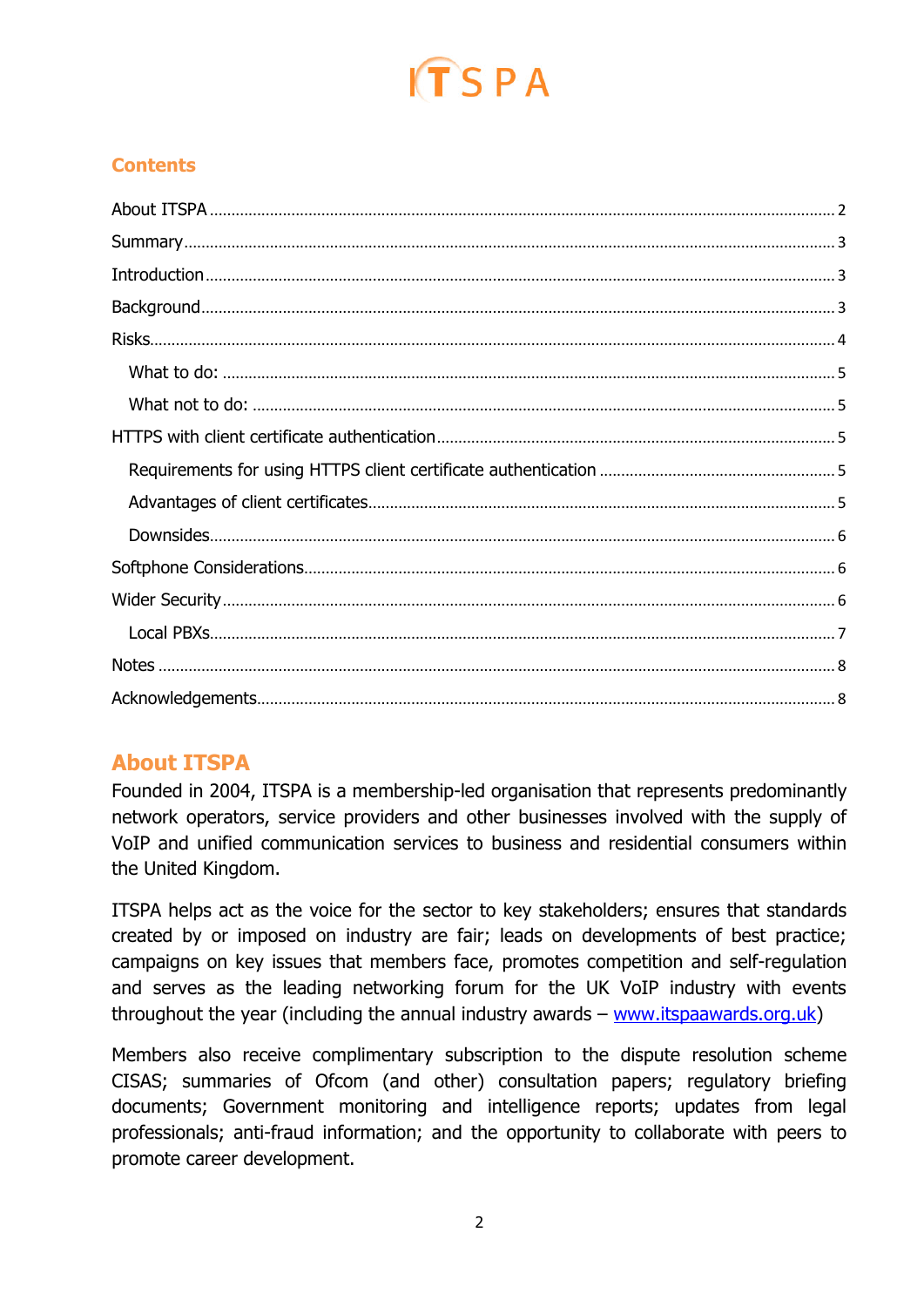# $ITSPA$

### <span id="page-2-0"></span>**Summary**

- **Remote Provisioning delivers substantial benefits for ITSPs & End Users, but Provisioning Servers must be secured.**
- **Be very aware that Provisioning Servers are a prime target for attack.**
- **Authenticate Provisioning requests, ideally using HTTPS client certificates.**
- **Delete SIP passwords from SIP servers as soon as provisioned, if possible.**
- <span id="page-2-1"></span>**Do not use TFTP for remote provisioning.**

# **Introduction**

The ability for ITSPs to remotely provision phones & other SIP devices greatly improves service delivery and customer experience, however, remote provisioning can also enable serious security breaches if not handled carefully, as a provisioning server is a prime target for attacks to steal SIP credentials which are then used to make fraudulent calls.

By "Provision" we mean fully automated remote configuration and subsequent management, of SIP phones. When we say phone, we're referring to any SIP User Agent, including Handsets, Gateways, ATAs or Softphones.

The aim of the document is to share Best Common Practices among ITSPA members and these recommendations should be considered a starting point rather than a complete solution.

# <span id="page-2-2"></span>**Background**

Most SIP phones have a mechanism for fully automatic remote configuration / provisioning, which is sometimes referred to as Zero Touch Provisioning (ZTP). Service providers are able to register phones in a redirection server run by the phone manufacturer. The phone then 'Calls Home' to the redirection server and will then regularly contact a provisioning server to receive configuration and firmware updates.

Remote Provisioning is supported by most SIP phones used by many ITSPs in the UK to Provision and maintain their phones in the field. There are also some distribution companies who offer phone Provisioning and management as a hosted online service. Phones can be Provisioned using a variety of communications protocols, each with different levels of security: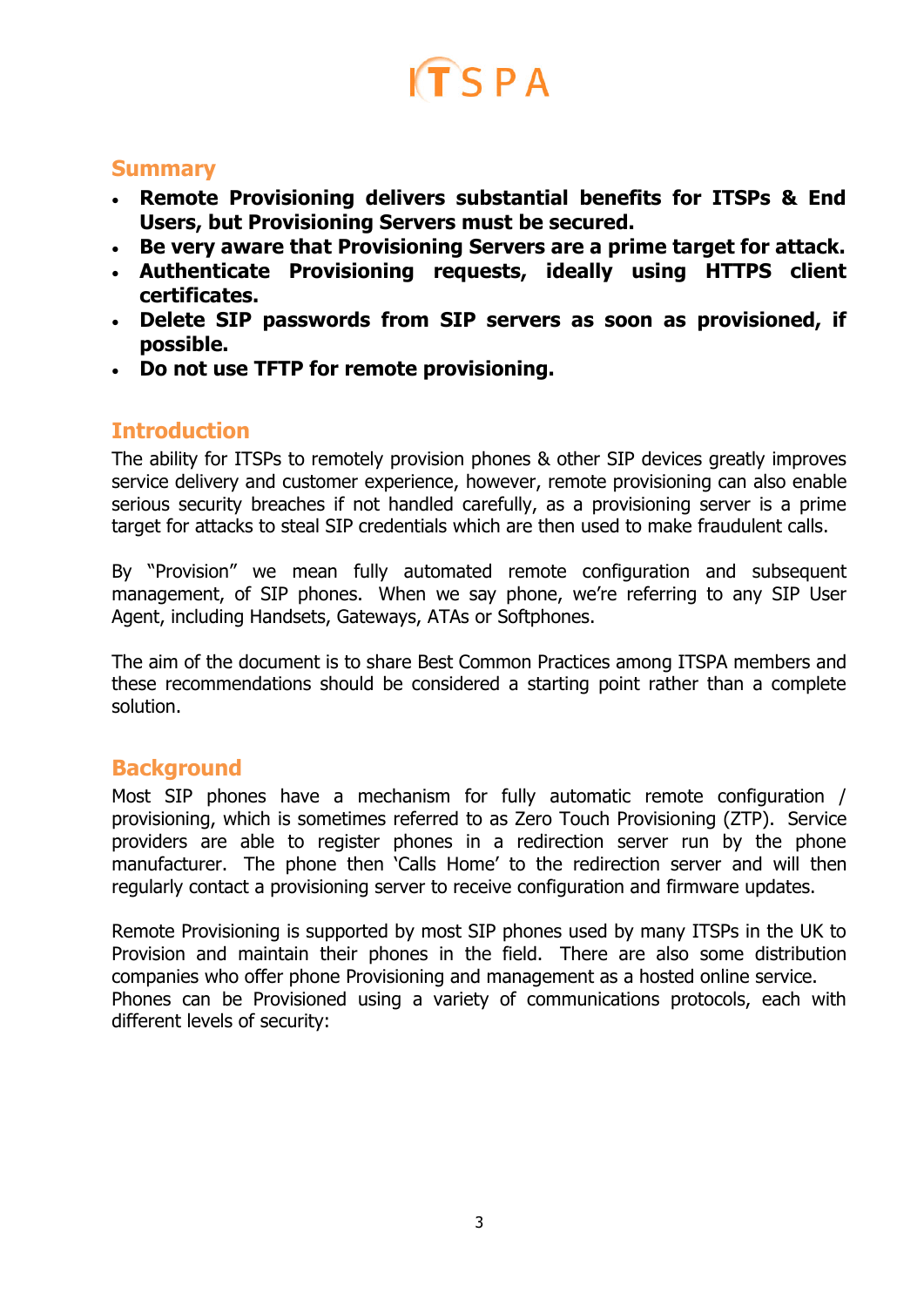# TSPA

| <b>Protocol</b>                                        | <b>Comments</b>                                    | <b>Security</b><br><b>Rating</b><br>$1 - 5$ |
|--------------------------------------------------------|----------------------------------------------------|---------------------------------------------|
| <b>TFTP</b>                                            | Use only on a secure LAN                           |                                             |
| <b>HTTP</b>                                            | Usernames & Passwords pass in<br>plain text        | 2                                           |
| <b>FTP</b>                                             | Usernames and passwords pass in<br>plain text      | 3                                           |
| HTTPS with manufacturer or<br><b>ITSP</b> certificates | General release certificates can be<br>compromised | 4                                           |
| HTTPS with unique client /<br>device certificates      | Each phone is uniquely identified                  | 5                                           |

Provisioning Communications Protocols

There is a strong commercial advantage to be able to ship phones from the manufacturer or distributor directly to the customer without opening the box, as besides avoiding double delivery costs, the phones are configured correctly and consistently without end user intervention.

# <span id="page-3-0"></span>**Risks**

When implemented correctly, Remote Provisioning benefits ITSPs, Resellers and End Users. When implemented badly, SIP usernames and passwords risk being exposed to the world as it's easy for an attacker to predict the MAC addresses of phones and scan servers. It's also possible to follow the redirections from manufacturer's redirection servers to onwardly scan the actual provisioning servers.

Unfortunately some ITSPs have been found to be placing provisioning files on open webservers with no authentication, and have been surprised when their customers' SIP credentials were harvested and used to make fraudulent calls. The good news is that when Remote Provisioning is sensibly secured the risks are minimal to all concerned.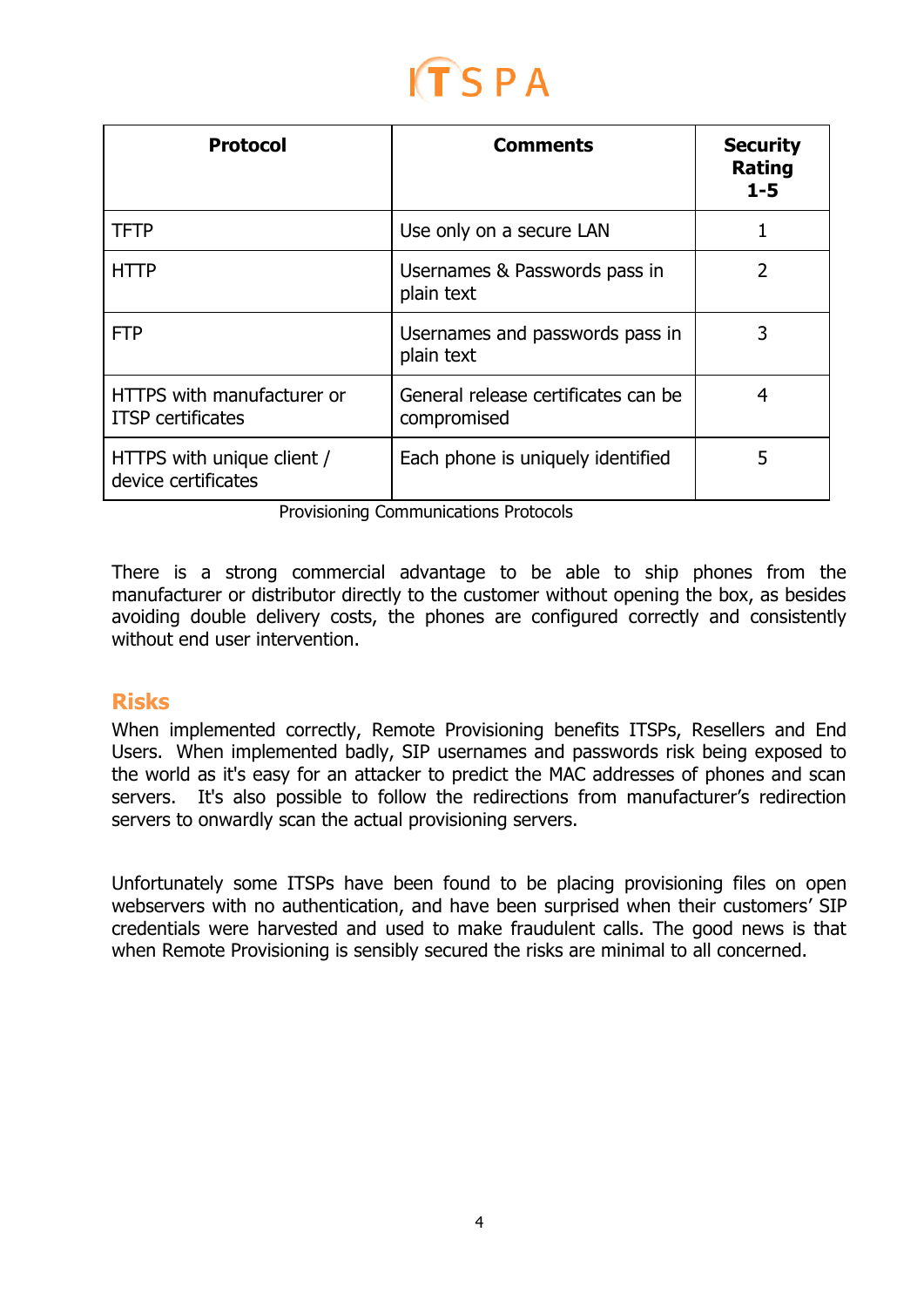# $TSPA$

#### <span id="page-4-0"></span>**What to do:**

- 1. ITSPs who deploy Remote Provisioning Servers must consider security as an integral part of the design.
- 2. Authenticate phones using HTTPS client certificates.
- 3. Don't leave SIP passwords on the provisioning server:
	- a. Delete the passwords once they have provisioned, if the handsets support configuration files without passwords.
	- b. Where a configuration has been created but the phone has not accessed the configuration for longer than a pre-defined period of time (e.g. 2 weeks), the configuration should be pre-emptively removed from the server until the phone is ready to be provisioned.
- 4. Choose phone vendors who have a documented and audited authentication system for provisioning.
- 5. Keep provisioning server software up to date
- 6. Firewall your provisioning server with rate limits review the logs for suspicious activity.
- 7. Regularly review security procedures and practices

#### <span id="page-4-1"></span>**What not to do:**

- 1. Deploy a Provisioning Server that uses TFTP
- 2. Hand generate provisioning files
- <span id="page-4-2"></span>3. Have a directory listing on the server

### **HTTPS with client certificate authentication**

HTTPS client certificates provide an excellent way to authenticate provisioning as the Provisioning server can cryptographically know which phone it is talking to. This is the ITSPA recommended way to authenticate provisioning requests.

<span id="page-4-3"></span>**Requirements for using HTTPS client certificate authentication**

- 1. Certificate and key pair securely inserted into phone at the factory
- 2. Key cannot be extracted from the phone
- 3. Phone serial number or MAC address embedded in certificate
	- a. So a unique certificate for each phone
	- b. Server side software can read the MAC address from the certificate
- 4. Phone verifies the server certificate (like a normal HTTPS transaction)
- 5. Server software checks the MAC/Serial number in the certificate (do not trust URL parameters)
- 6. Public CA certificate for the provisioning server to validate the phone's certificates
- 7. Some documentation from the phone manufacturer about how this works, that will pass muster by ITSPs

### <span id="page-4-4"></span>**Advantages of client certificates**

- 1. No pre setup needed to by ITSP
- 2. Tried and tested method
- 3. Standard tools on the server side apache, openssl etc.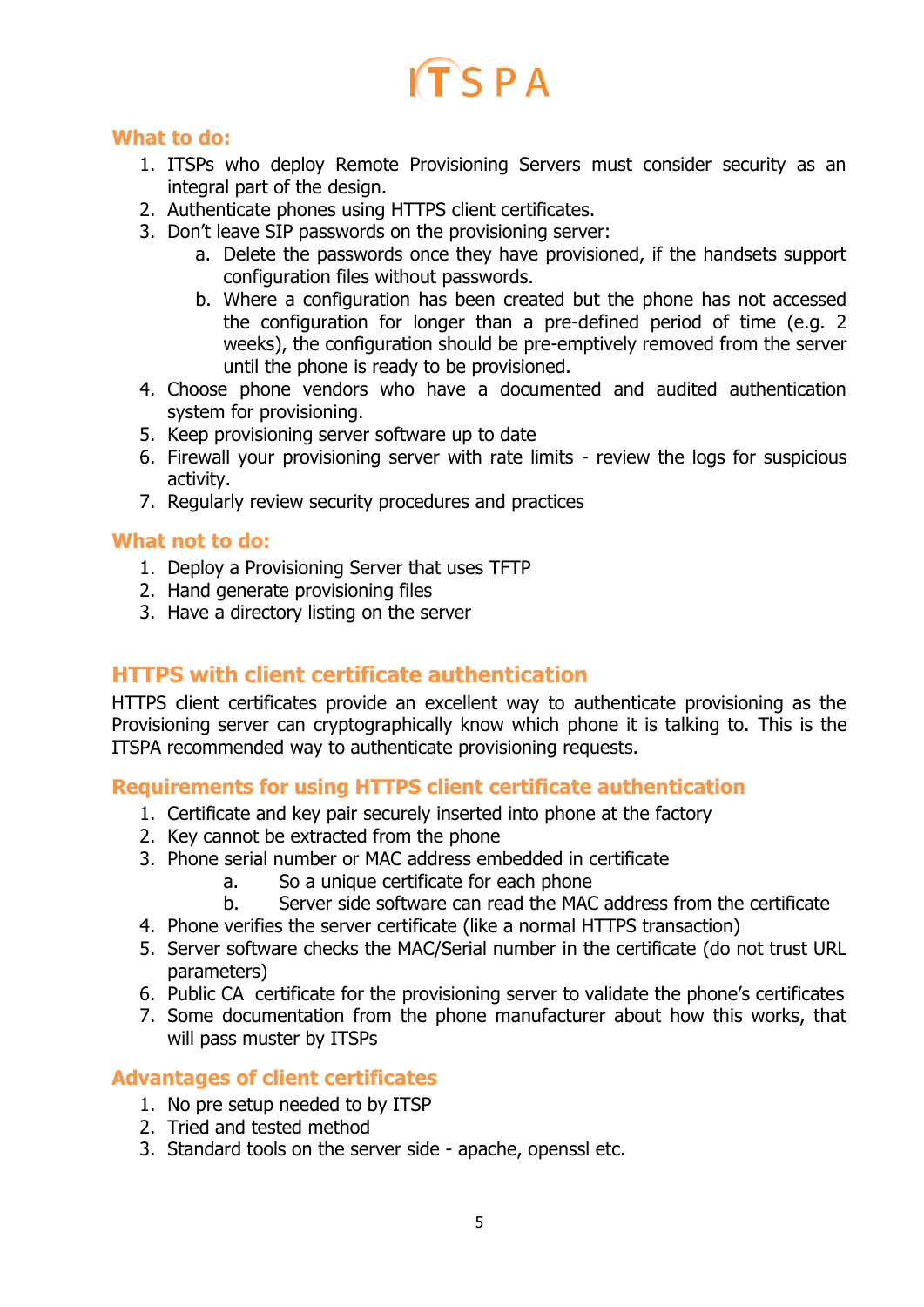

#### <span id="page-5-0"></span>**Downsides**

- 1. You have to trust your phone vendor to
	- a. Keep their CA secure
	- b. securely insert the keys

### <span id="page-5-1"></span>**Softphone Considerations**

Softphones can be difficult to provision securely because most require SIP credentials to be entered manually or to use the manufacturers provisioning server. ITSPs should consider how they intend to handle and communicate account information for softphone users. Ideally, avoiding email as a delivery mechanism and instead providing a "reveal" mechanism from a web page secured by login.

### <span id="page-5-2"></span>**Wider Security**

Although the primary focus of these guidelines is on provisioning of handsets, this is only one facet of a much wider topic. This section provides some topics for discussion and consideration by Service Providers with respect to the wider security of their service. This section is neither intended to be exhaustive nor normative.

Security is often mistakenly considered as an afterthought and not part of the core or initial design of the service. There is significant literature on this topic and how to include security as part of the inherent design of the platform, however it is generally accepted that security bolted on after the fact is a poor substitute.

The recommendations in this section assume that the service provider is controlling the configuration of the devices in question.

There are many device configuration best practices which can be enforced by a provisioning server

- $\triangleright$  In general, apply the principle that if a feature is not specifically requested or used it should be disabled. This may apply to management and monitoring tools as well as the primary functions.
- $\triangleright$  Most physical SIP devices provide an embedded management interface typically over HTTP or HTTPS. If the device is configured remotely and configured to "call home" on a regular basis, then these interfaces have extremely limited use. Service providers may wish to consider enabling the web interface on install if they perform attended installations or enabling the web interface only for diagnostic purposes. Call control functions may be more suitably handled through the service provider's own web interface than the device interface where bugfixes and security can more easily be applied.
- $\triangleright$  Regardless of whether the interface is enabled on the device, a suitably secure password should protect all access. Where possible, if end users are permitted access to the web interface, only those functions absolutely necessary should be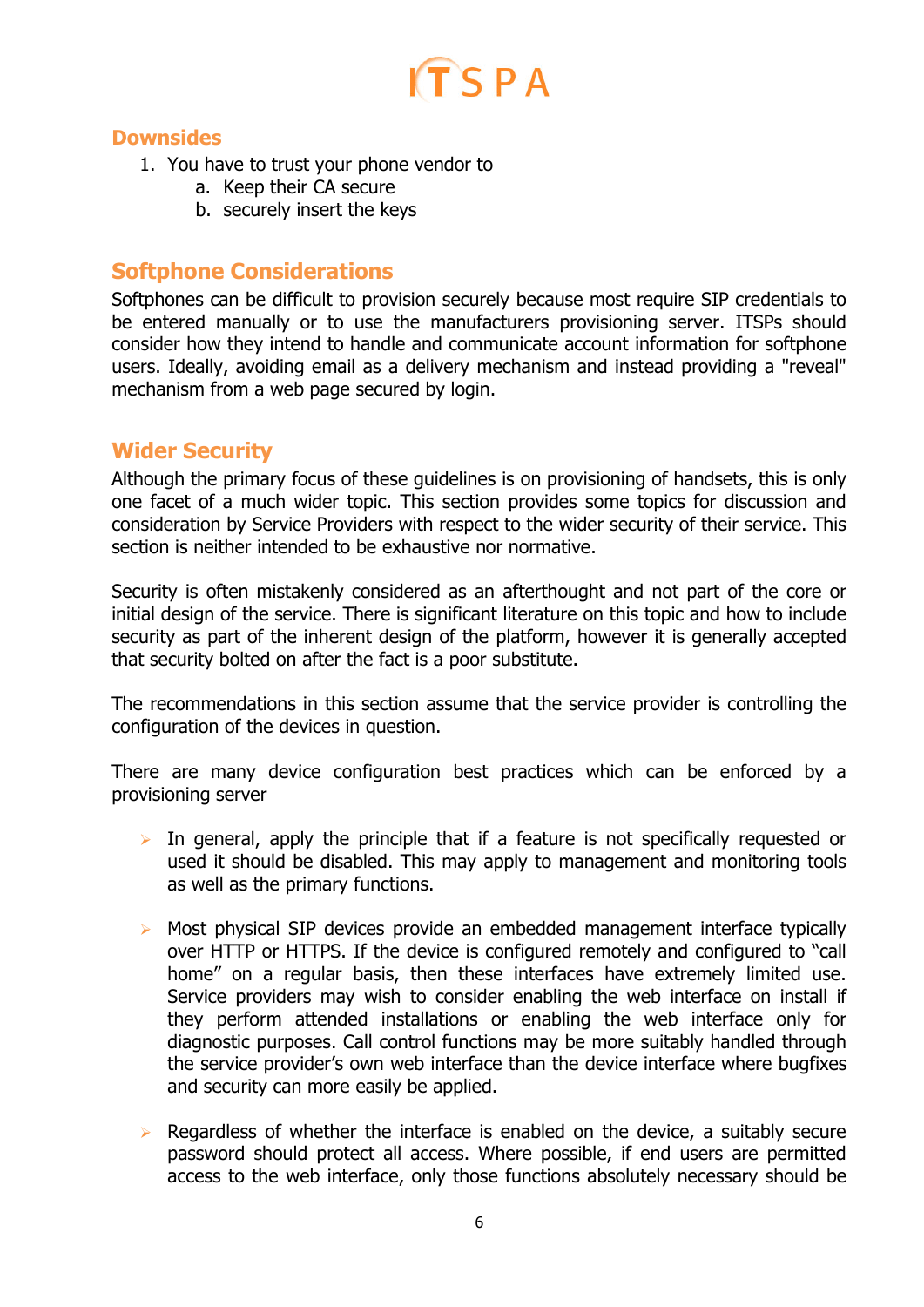# $ITSPA$

enabled for the end user. Service provider engineers may have access to additional functions. Given the ease of programmatically changing the configuration, consideration should be given to one-time passwords for engineer or administrative access.

- $\triangleright$  Most devices will allow call control functions or call features (e.g. call forwarding) to be configured via the web interface. Where possible, these should be disabled to prevent a would-be attacker from using these as an attack vector.
- $\triangleright$  Service providers are eager to ensure quality of service across their network and this extends to testing new firmware prior to deployment. Whilst this is commendable, consideration should be given to using the latest firmware and ensuring that security notifications from the provider are passed on to appropriately technical staff for evaluation. Firmware/software upgrades should be centrally controlled and enforced. Service providers should make use of the User-Agent string to provide a monitoring mechanism to ensure that software has been upgraded correctly.
- $\triangleright$  End customers should be encouraged where possible to ensure that SIP traffic from devices is only permitted to known, trusted destinations. SME and larger customers will be able to implement SPI on LAN firewalls etc. to ensure that only traffic to/from the service provider is permitted.
- $\triangleright$  All devices should be configured to only accept SIP requests from the registrar.
- $\triangleright$  Some phones store Passwords. Check that it is not possible to extract a SIP password from a phone. Only use for a password should be for digest authentication to a SIP server. You shouldn't be able to save a backup of the settings from the phone that includes the SIP Username & password.
- $\triangleright$  Network equipment frequently have SIP-specific proxies or ALGs that may assist in providing security to the LAN and the devices. Historically, however, such ALGs have proved to be problematic and so service providers and end customers may wish to consider a specific Session Border Controller instead.
- $\triangleright$  Auto-generated SIP credentials can be much stronger than those used by users, particularly where the SIP credentials are decoupled from any login credentials the user requires.

#### <span id="page-6-0"></span>**Local PBXs**

Many SIP PBX systems include a provisioning server as part of the system. Installers should check carefully that this is available only to the portion of the network where it is required and protected from attack from the Internet. Again, security should be considered as part of the design and ensured at every stage of deployment since an attacker with local network access could still pose a threat where SIP credentials are easily accessible. As a best practice, we recommend that the same principles detailed in